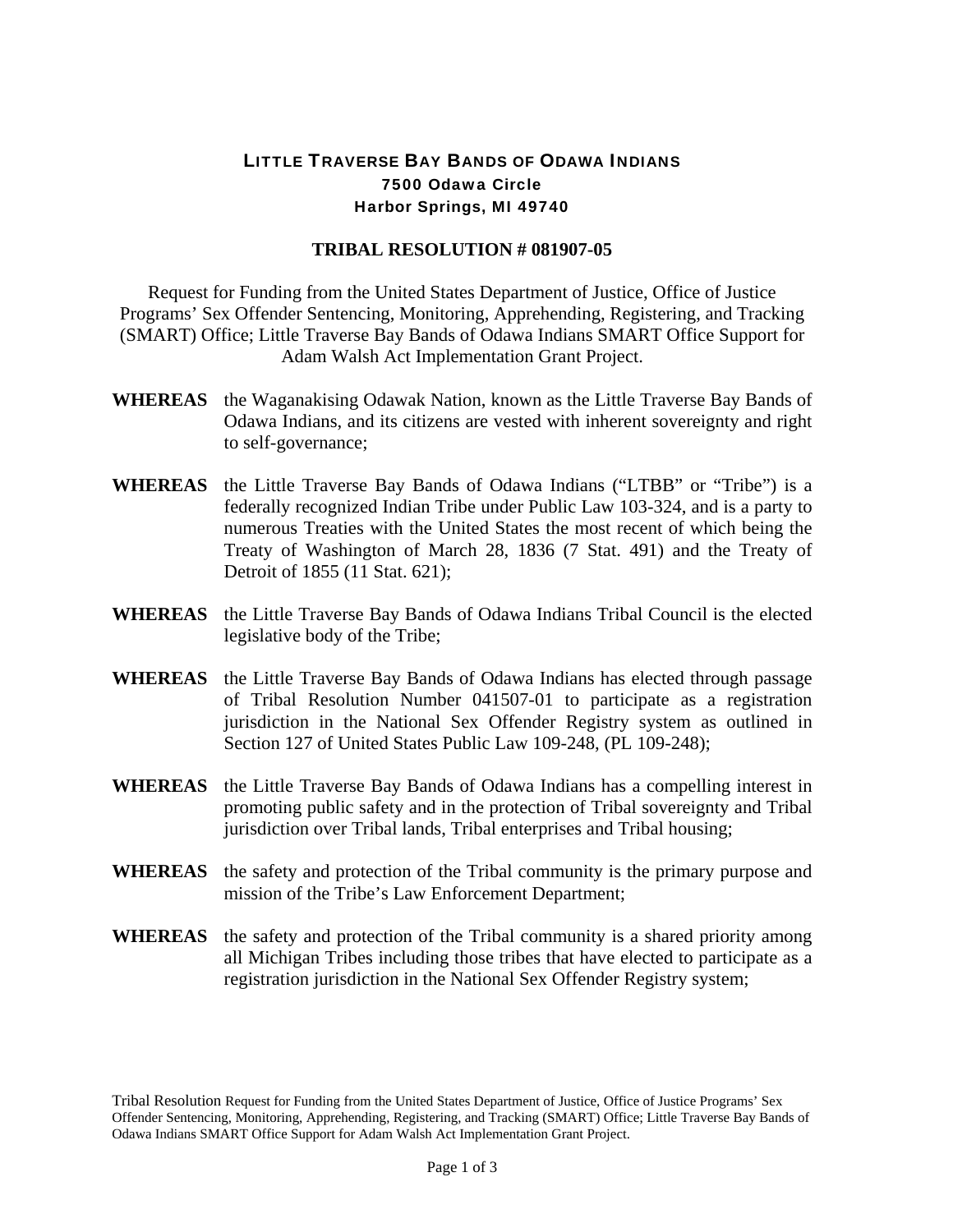**WHEREAS** the United States Department of Justice, Office of Justice Programs' Sex Offender Sentencing, Monitoring, Apprehending, Registering, and Tracking (SMART) Office, has announced funding availability to assist tribal jurisdictions with developing and/or enhancing programs designed to implement the Sex Offender Registration and Notification Act (SORNA) under the Adam Walsh Act including the development of sex offender registration programs or functions, improving law enforcement and other justice agency information sharing as related to investigation and prevention of sex crimes and offender accountability, and support for coordinated interagency and inter-jurisdictional efforts in these areas.

**THEREFORE, BE IT RESOLVED** that the Tribal Council of the Little Traverse Bay Bands of Odawa Indians authorizes and supports this grant application to the Office of Justice Programs, United States Department of Justice for a Little Traverse Bay Bands of Odawa Indians SMART Office Support for Adam Walsh Act Implementation Grant Project.

**FURTHER RESOLVED,** that Tribal Chairman Frank Ettawageshik, Vice Chairman William I. Denemy, Tribal Administrator Albert Colby Jr., or another designee from the Tribal Chairman is authorized to execute any documents necessary to apply for, receive, and administer funds under the grant.

Tribal Resolution Request for Funding from the United States Department of Justice, Office of Justice Programs' Sex Offender Sentencing, Monitoring, Apprehending, Registering, and Tracking (SMART) Office; Little Traverse Bay Bands of Odawa Indians SMART Office Support for Adam Walsh Act Implementation Grant Project.